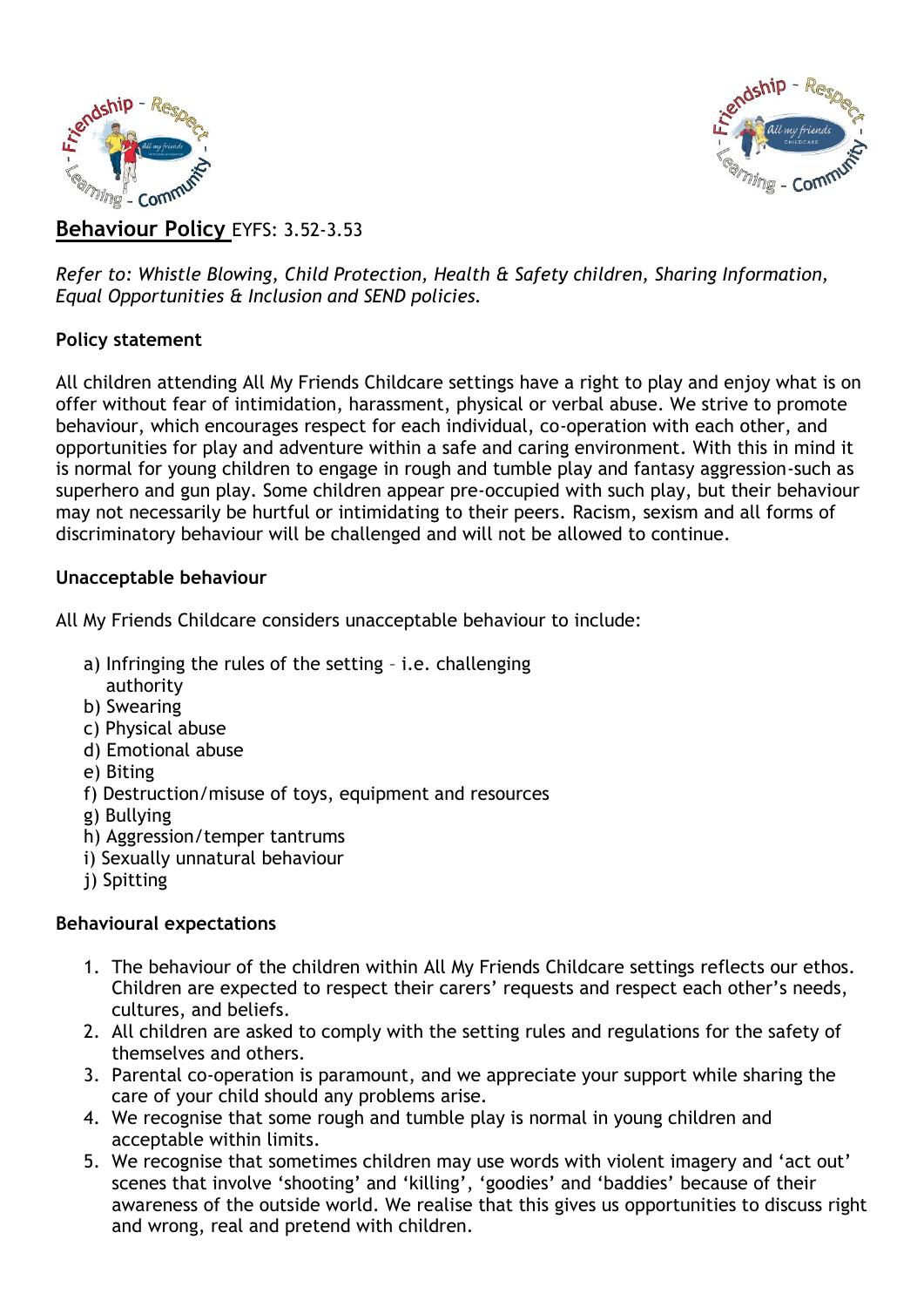### **Setting rules**

- 1. Each setting has its own rules and expectations of the type of behaviour expected of the children.
- 2. The children are encouraged to contribute to these rules, empowering them to take control of their actions and understand the consequences of their actions.

### **Destructive behaviour**

- 1. Children are expected to respect their environment and the equipment provided for them.
- 2. Any deliberate destruction of toys, equipment or property will be charged to the parent.

# **Bullying**

There is no legal definition of bullying.

However, it's usually defined as behaviour that is:

- repeated
- intended to hurt someone either physically or emotionally.
- often aimed at certain groups, for example because of race, religion, gender or sexual orientation (lesbian, gay, bi-sexual and transgender).

It takes many forms and can include:

- physical assault e.g. biting, hitting, spitting
- teasing
- making threats
- name calling
- cyberbullying bullying via mobile phone or online (for example email, social networks and instant messenger)

It is our policy to ensure that any form of bullying is dealt with immediately. It is important to acknowledge the child's age and stage of development, the children's feelings and to help them understand how others might be feeling. Children are encouraged to recognise that bullying, fighting, hurting and discriminatory comments are not acceptable. Any form of bullying is unacceptable and will be dealt with immediately. Any instances of bullying will be discussed with all parents involved to come to a resolution.

### **Behaviour management**

- 1. The staff would never punish your child by physically hitting, smacking, or shaking them. Neither would they frighten or humiliate them. However, it may be necessary to remove or restrain a child in an emergency to prevent personal injury. This will be recorded in our 'Physical Intervention Book.' This will be signed by the parent and a copy given. By restrain we mean when children are in an out-of-control rage, gently but firmly hold them to prevent them from harming themselves or others. Use just enough force to restrain them safely. Speak in a reassuring, calm voice. Release them as soon as the aggressive behaviour ceases.
- 2. Staff will not raise their voice in a threatening manner.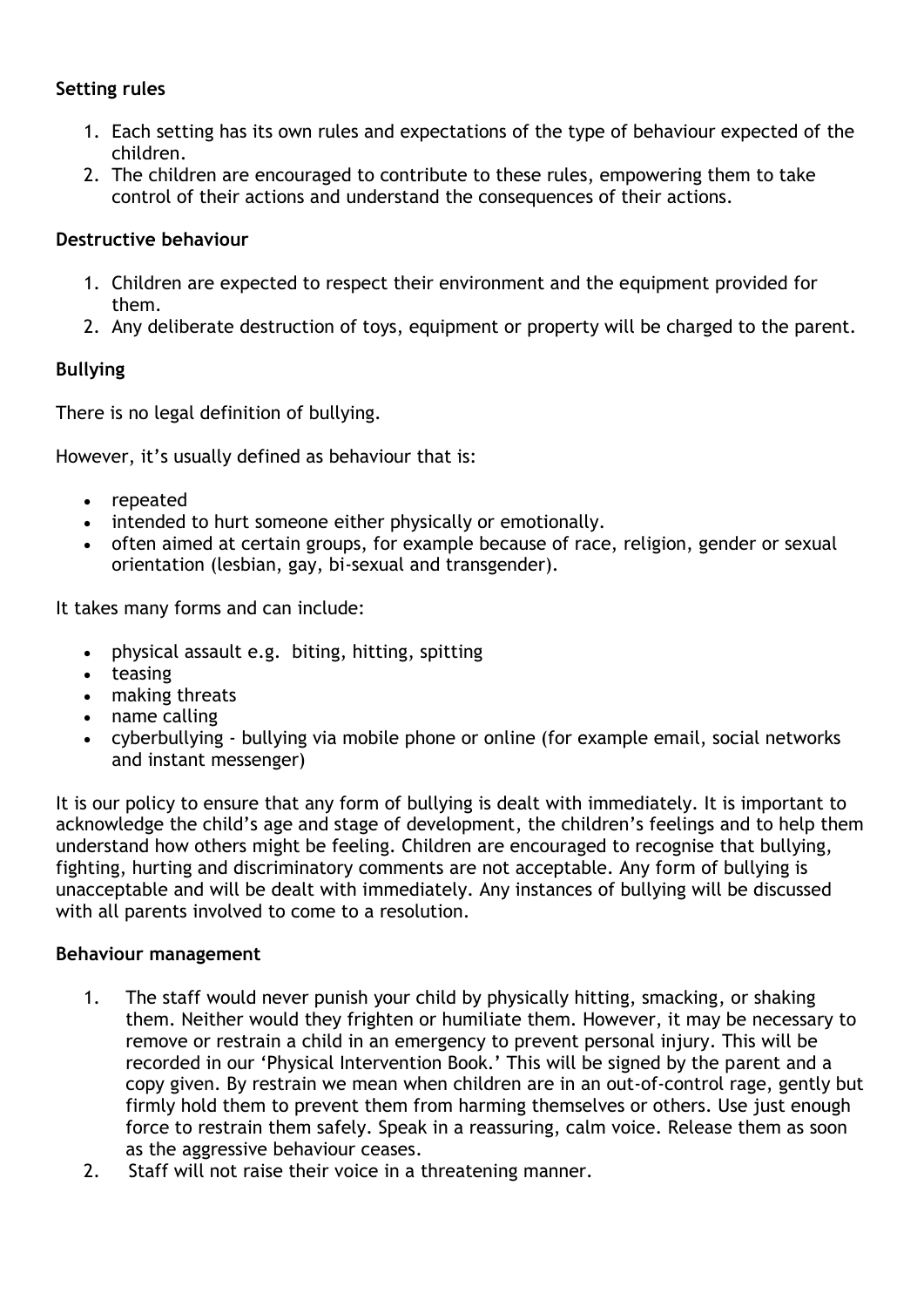- 3. To promote positive behaviour staff set realistic boundaries and goals that are consistent.
- 4. Diversion, praise and quiet discussion are techniques used to promote positive behaviour.
- 5. We make the most of 'teachable moments' to encourage empathy, problem solving, negotiation and conflict resolution.
- 6. Hurtful behaviour, whether physical or emotional, will be addressed using clear, consistent adult intervention.
- 7. With adult consistency we avoid confrontation, empower the children, raise their selfesteem and maintain excellent communication.
- 8. By creating a stimulating environment, we aim to keep each child occupied and happy.
- 9. If a child's behaviour is unacceptable, they are told what is wrong and what is expected of them.
- 10. Children's unacceptable behaviour is addressed in accordance with the age, stage of development, and level of understanding.
- 11. After a constructive feedback session about managing behaviour with the children at After School, it was agreed to implement a '*cool down*' area. The area is a place where a child can go to relax and reflect on their behaviour or ask to go for a time to have some personal space away from mainstream club activities. It is not a 'time-out' area but is used to enable children to calm down and relax before a situation escalates out of their control. A member of staff is present with children using the area at all times.
- 12.'Cool down' action is implemented only as a last resort, by removing the child from the situation and sitting them quietly with an adult present for a set period of time, allowing time for reflection.
- 13. Incidents involving unacceptable behaviour are recorded in an incident book and shown to the parent or carer of the child concerned. A signature is requested as acknowledgement that they have been made aware of the incident and how it has been dealt with.
- 14. After 3 entries into the incident book of the same behaviour, parents or guardians will be invited to meet with the setting Manager to discuss the child's behaviour and actions to be taken if the unwanted behaviour continues. We will always co-operate with parents/carers and respect their wishes.
- 15. These actions can include the use of an Individual Behaviour Plan (IBP) devised in conjunction with the parents. / Professionals.
- 16. We would also carry out more in-depth observations to ascertain whether a trigger for the behaviour can be found. We will use a behaviour book to record behaviour including positive behaviours. These could be as simple as the time of day or an area in the setting. We will work with the child and their parents/carers to find an appropriate way forward to record and promote positive behaviour.
- 17. Where unwanted behaviour continue despite the above interventions or in exceptional circumstances, such as the perpetration of violence by a child, we reserve the right to exclude the child from the setting for an agreed period. This will always be a last resort.

# **Training**

- 1. Each All My Friends Childcare team member is trained to respond to unacceptable behaviour, and all are consistent in their approach.
- 2. Supervision and staff meetings provide opportunity to discuss problems arising from both the organisation of the settings and the individual children's needs.

# **Representatives for SEN & Behaviour Management in our settings are as follows:**

- 
- Barnwood Nursery **Emma Millar, Poppy Long** • ASC/HOLS **Beth McTaggart (SENCO)**, Claire Williams
-